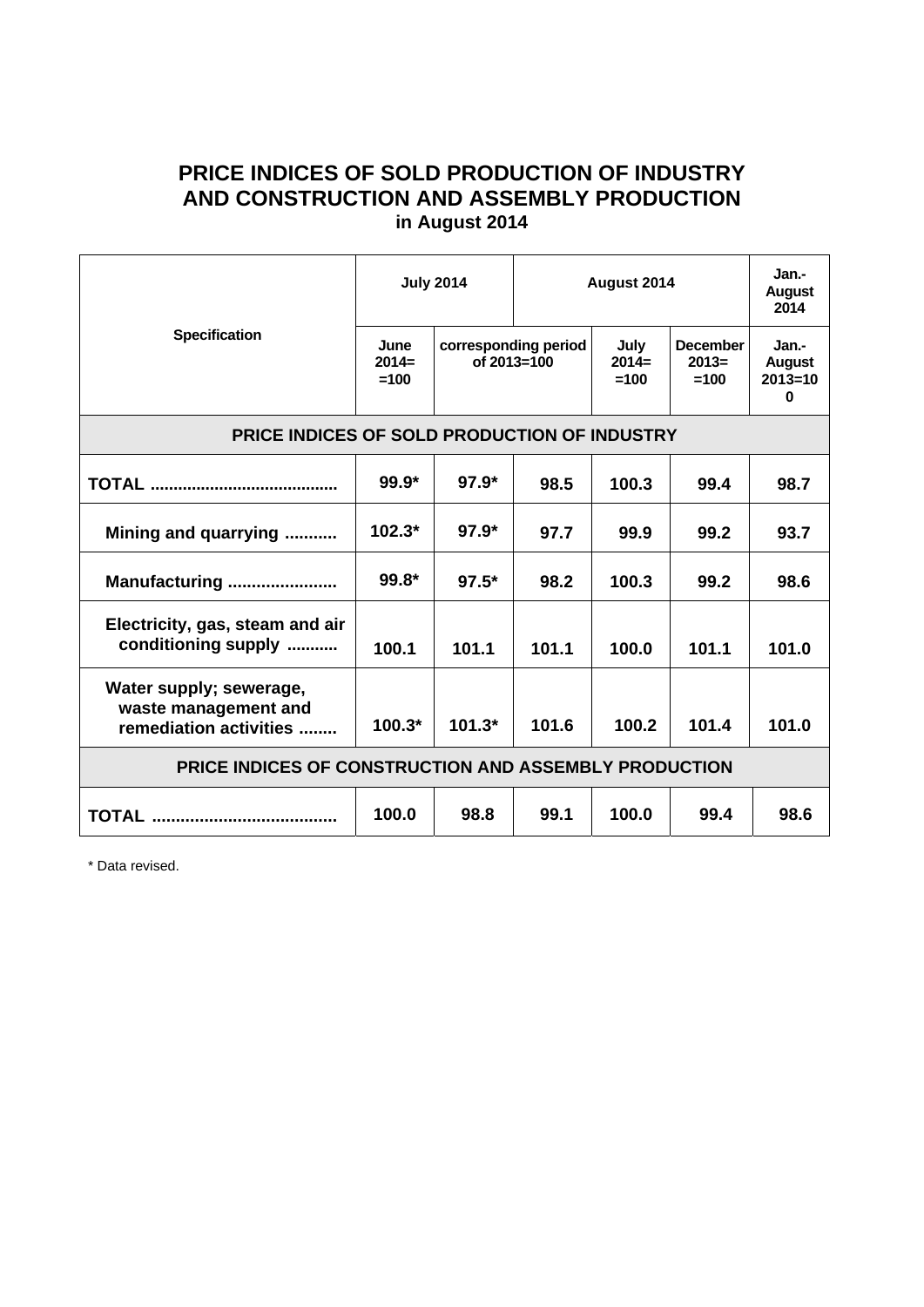According to preliminary data, **the prices of sold production of industry** in August 2014 were by 0.3% higher than in the previous month. The growth of prices was recorded in manufacturing (by 0.3%), of which the biggest in manufacture of coke and refined petroleum products, of printing and reproduction of recorded media (by 1.2% each). The prices were also higher among other things in manufacture of computer, electronic and optical products (by 1.1%), of pharmaceutical products (by 0.8%), of other transport equipment (by 0.7%), of furniture (by 0.6%), of motor vehicles, trailers and semi-trailers, of wearing apparel (by 0.5% each), of chemicals and chemical products (by 0.4%), of metal products, of products of wood, cork, straw and wicker, of leather and related products (by 0.3% each), of electrical equipment, of basic metals, of other non-metallic mineral products, of rubber and plastic products, of machinery and equipment, of textiles (by 0.2% each) as well as of beverages (by 0.1%). The prices in manufacture of paper and paper products reached the level similar to the one recorded in the previous month. However the drop of prices was recorded in manufacture of food products (of 0.1%). The growth of prices was recorded in section water supply; sewerage, waste management and remediation activities (by 0.2%). In section electricity, gas, steam and air conditioning supply prices reached the level similar to the one recorded in July 2014. However the drop of prices was recorded in mining and quarrying (of 0.1%).

In comparison to December of the previous year the prices of sold production of industry were lower of 0.6%. The drop was recorded in mining and quarrying (of 0.8%) of which in mining of coal and lignite (of 2.6%) when the growth was recorded in mining of metal ores (by 1.7%). The drop of 0.8% was also recorded in manufacturing, of which in manufacture of electrical equipment (of 2.3%). The drop prices was recorded among other things in manufacture of metal products (of 1.8%), of food products (of 1.6%), of other non-metallic mineral products, of rubber and plastic products (of 1.3% each), of wearing apparel (of 1.0%), of computer, electronic and optical products (of 0.8%), of motor vehicles, trailers and semi-trailers (of 0.7%), of coke and refined petroleum products (of 0.6%), of basic metals (of 0.4%) as well as of products of wood, cork, straw and wicker (of 0.3%). The growth of prices was recorded among other things in manufacture of beverages (by 0.4%), of chemicals and chemical products (by 0.5%), of other transport equipment (by 0.7%), of printing and reproduction of recorded media (by 0.9%) and in manufacture of pharmaceutical products (by 1.2%). The growth of prices was recorded in sections: electricity, gas, steam and air conditioning supply (by 1.1%) as well as water supply; sewerage, waste management and remediation activities (by 1.4%).

In August 2014 the prices of sold production of industry were of 1.5% lower than a year earlier. The drop of prices was recorded in in mining and quarrying (of 2.3%) and in manufacturing (of 1.8%). The prices increased in sections: electricity, gas, steam and air conditioning supply (by 1.1%) as well as in water supply; sewerage, waste management and remediation activities (by 1.6%).

It is estimated that the **prices of construction and assembly production** in August 2014 reached the level similar to the one recorded in the previous month.

In August 2014 the prices of construction and assembly production were of 0.6% lower than in December of previous year and of 0.9% lower than in August of the previous year.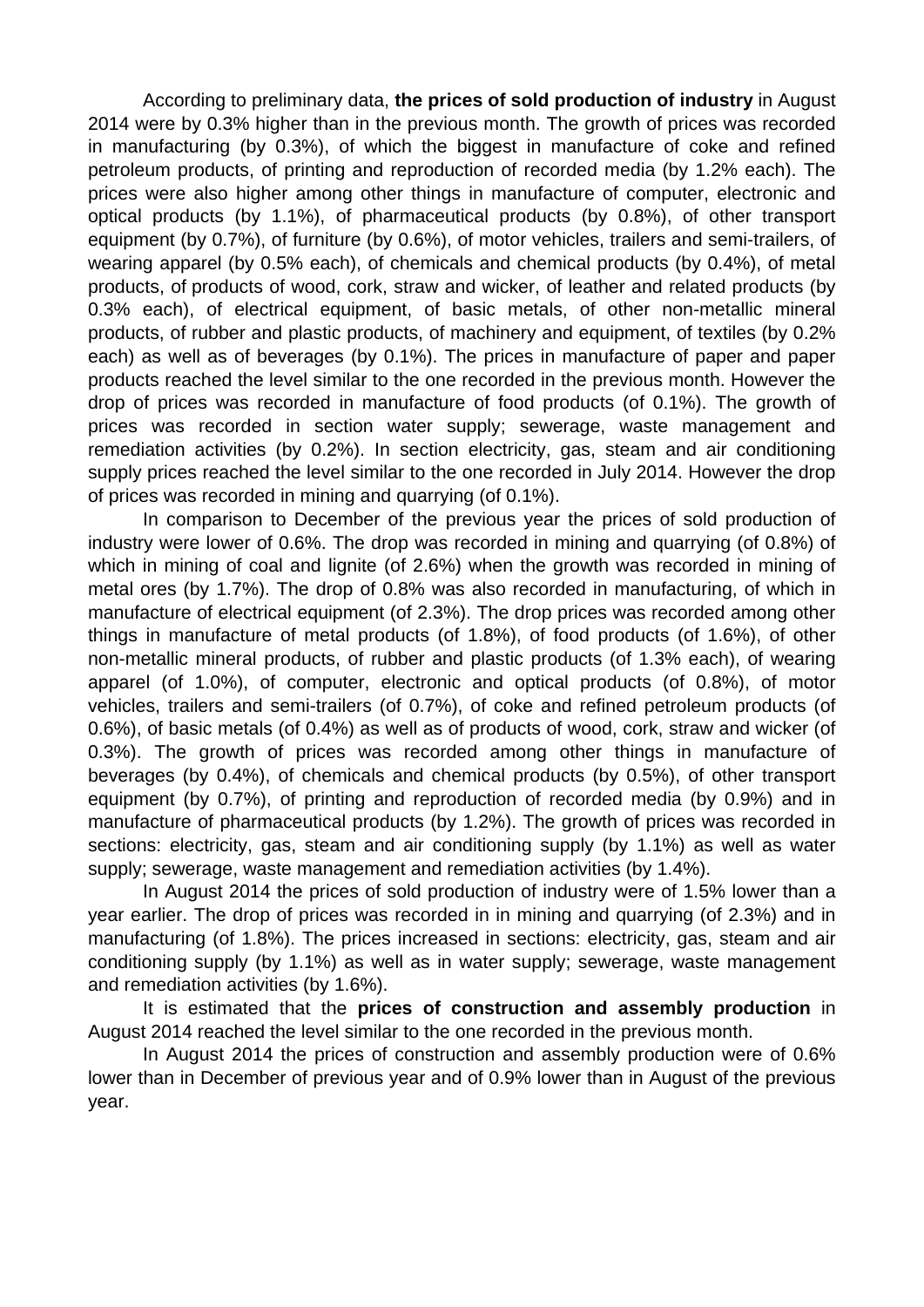